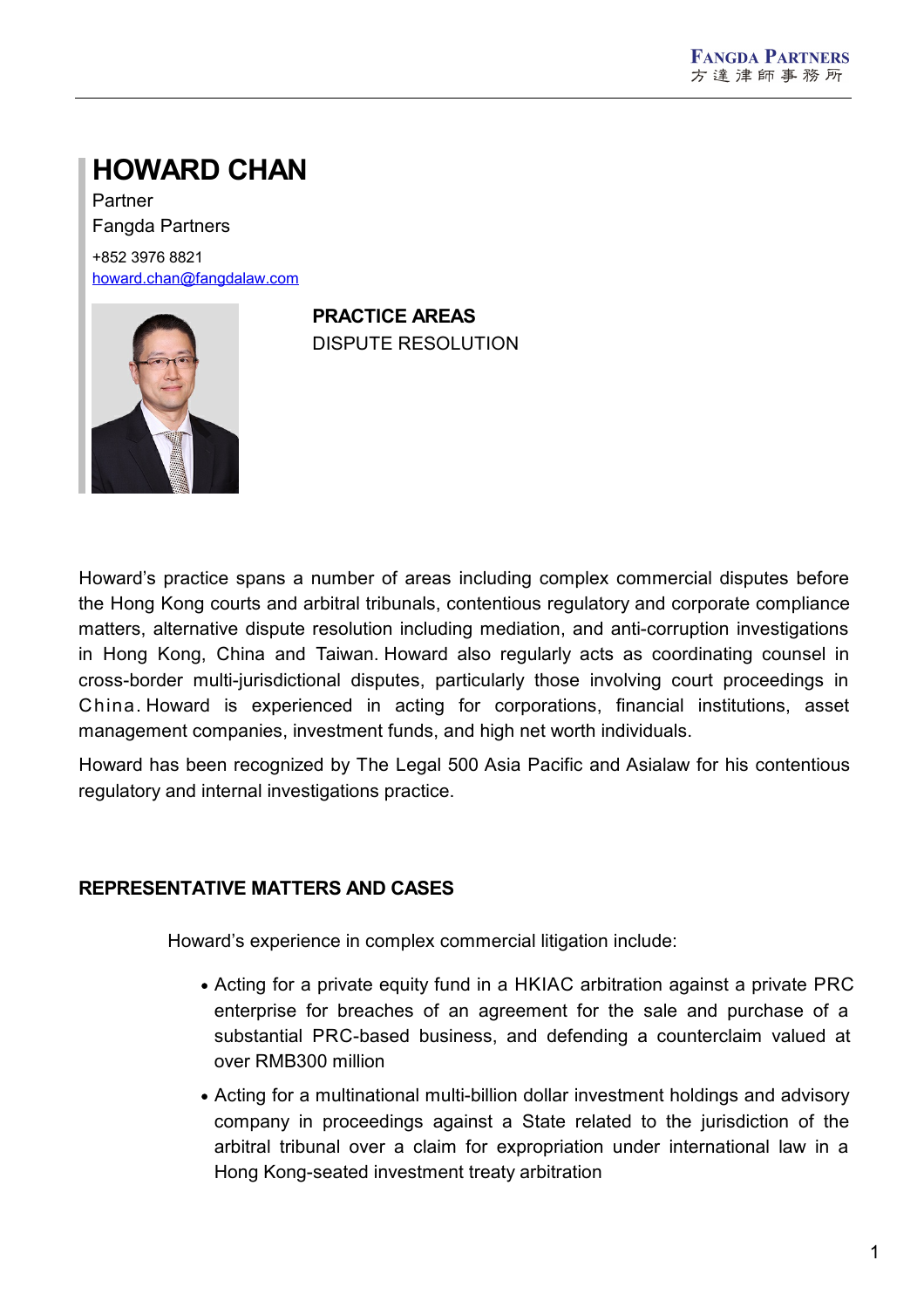- Acting for an ultra-high net worth individual concerning the carrying out of a settlement agreement for the distribution of family assets of multi-billions in value, which potentially involves proceedings in Hong Kong and in Jersey
- Acting for a U.S. conglomerate in multi-jurisdictional proceedings commenced for the enforcement of a substantial sum of debt owed pursuant to an HKIAC arbitral award, including the setting aside of fraudulent transactions before Hong Kong court
- Acting for a PRC group of companies in defending proceedings and an application for injunctive relief arising out of a failed asset acquisition, involving myriad interlocutory applications and appeals
- Acting for various companies in obtaining Mareva injunctive relief, freezing the assets of counterparties in aid of Hong Kong or foreign proceedings, or in a 'post-judgment' context, in aid of enforcement of judgments and arbitral awards
- Acting for the directors of various companies in proceedings seeking inspection of company documents, and acting for a listed company in defending similar proceedings brought by its shareholders
- Advising and acting for various multinational corporations, private equity/investment companies in relation to their rights, obligations, remedies and strategies arising out of its joint ventures entered into with Hong Kong and/or PRC entities

Financial Markets

- Advising an investment fund in relation to potential claims against a Hong Kong-listed company for having published materially false and/or misleading information in its IPO prospectus
- Advising offshore convertible bondholders in relation to cross-border recovery actions in the context of a PRC court-led reorganization of a former U.S.-listed energy company
- Acting for major investment banks in defending proceedings brought by private clients relating to the sale of retail investment products (which include derivative and structured products and investments into a Madoff feeder fund)

## Fiduciary Breach

Acting for a leading medical services group in proceedings against the former directors of a joint venture company for breach of fiduciary duties and against the joint venture partners and various individuals for dishonest assistance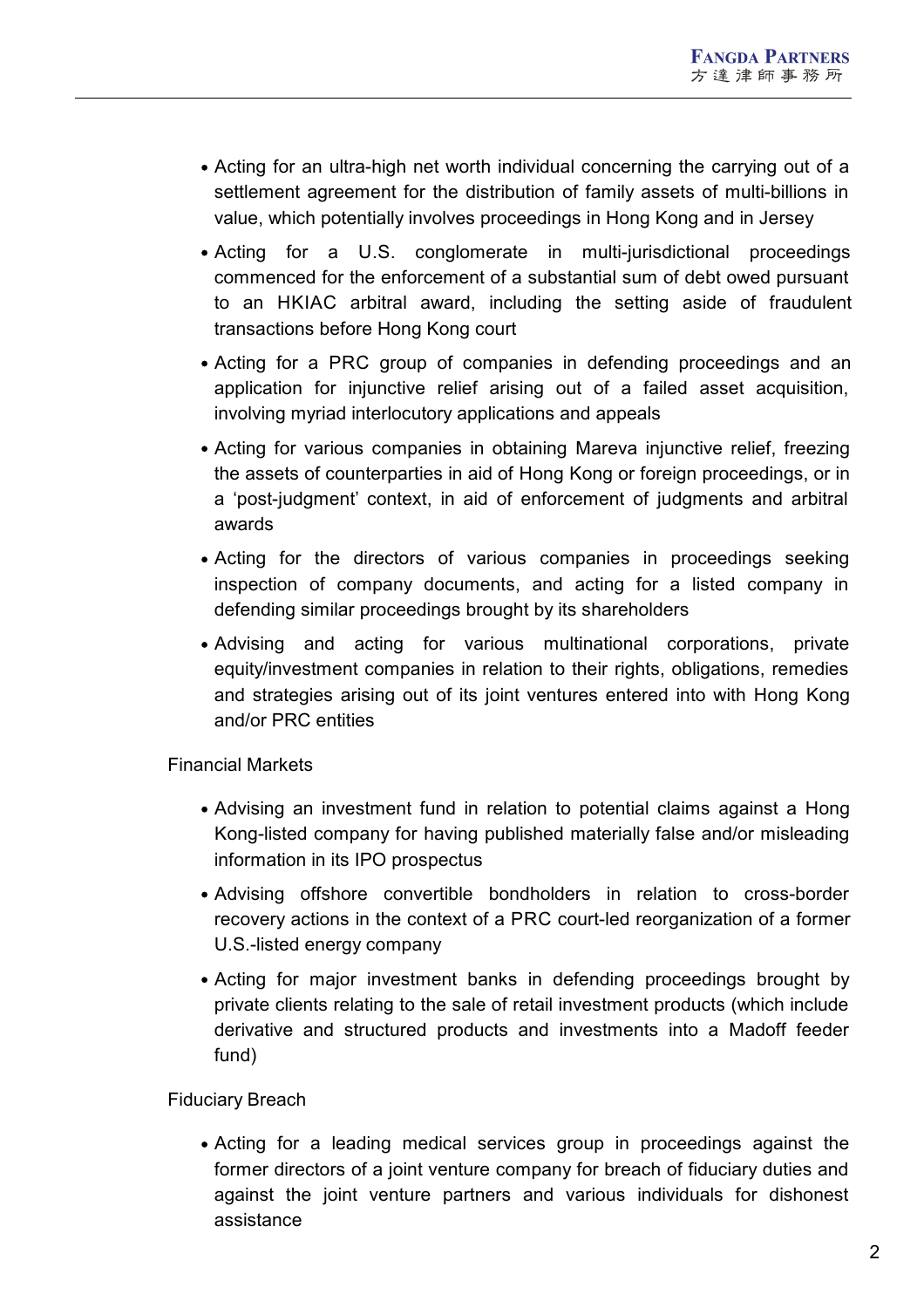- Acting for liquidators in proceedings against the former directors of a company in liquidation for breach of fiduciary duties
- Acting for individuals and a company in relation to claims based on breaches of fiduciary duties, fidelity and employment terms
- Defending an international accounting firm in proceedings relating to the alleged breach of duties in managing the estate of an influential businessman

Restraint of Trade

- Acting for an international accounting firm in PRC proceedings against a former partner
- Acting for a talent agency in the entertainment industry relating to a claim based on the alleged restraint of trade clauses in artist agreements

Real Property

- Acting for a major property developer in defending an application for injunctive relief based on an alleged right of way
- Advising entities in relation to issues arising from the Deed of Mutual Covenant, and claims for recovery of possession and arrears of rent

Howard's experience in corporate compliance and contentious regulatory matters include advising and acting for:

- Hong Kong listed companies, investment banks and asset management companies in relation to various enforcement investigations and disciplinary proceedings commenced by the Securities and Futures Commission (SFC) and the Stock Exchange of Hong Kong – these involve allegations of (amongst others) the disclosure or provision of false and misleading information; and allegations of breach of the SFC's Code of Conduct, the Listing Rules and/or other regulations and policies
- The former China chairman of an international investment bank in relation to internal investigations as well as investigations by regulatory authorities in USA and in Hong Kong into the hiring of the offspring of various Chinese government officials and corporate leaders, involving allegations of corrupt practices
- A Hong Kong listed company in the advertising industry in leading its internal investigations in relation to the misappropriation of substantial company funds, the discovery of off-book bank accounts with substantial transactions into and out of the same, and suspect record-keeping and schemes in respect of commission payments – this involved attending key witness interviews in various cities in China and managing the external forensic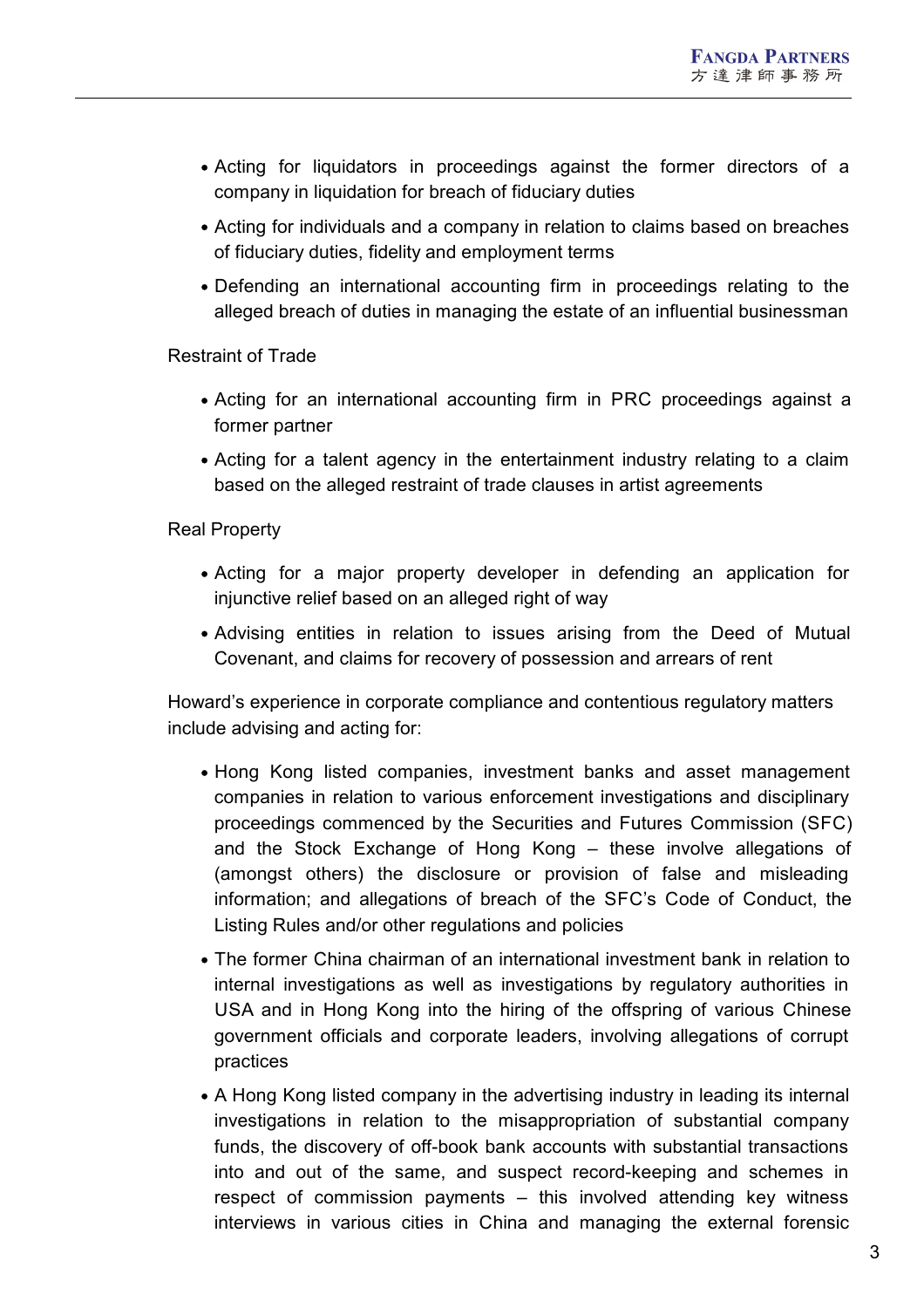accountants for the investigation

- A listed multinational corporation in the software industry in leading its internal investigations in relation to its sales and marketing practices, which included allegations of corrupt practices, kick-back arrangements and other mishandling of corporate funds – this involved attending key witness interviews and managing the review of voluminous documentation in the process
- A multinational corporation in the pharmaceutical industry in leading its internal investigations as well as investigations by the relevant Chinese authorities in relation to the business operations and marketing activities (including advertising, sponsorships and donations) of its Chinese subsidiary, and in the labour claims with its ex-staff arising out of these issues
- Various Hong Kong financial institutions in investigations commenced by the SFC in respect of their sales of'minibonds' linked to the insolvent Lehman Brothers Holdings
- A bank trader in relation to investigations into the possible manipulation of foreign exchange benchmarks by the Hong Kong Monetary Authority

## **OTHER INFORMATION**

### **Education**

- University of London, Bachelor of Laws (LLB)
- University of Hong Kong, Postgraduate Certificate in Laws (PCLL)
- University of Waterloo, Bachelor of Science (with Honours)

#### **Professional Qualification**

• Admitted to practice in Hong Kong SAR

### **Work Language**

- English
- Cantonese
- Mandarin

#### **Presentations/Speeches**

Speaker at seminars on corporate fraud risks and best practices for boards and management, co-organized by Fangda Partners and PwC, June 2021 and July 2020.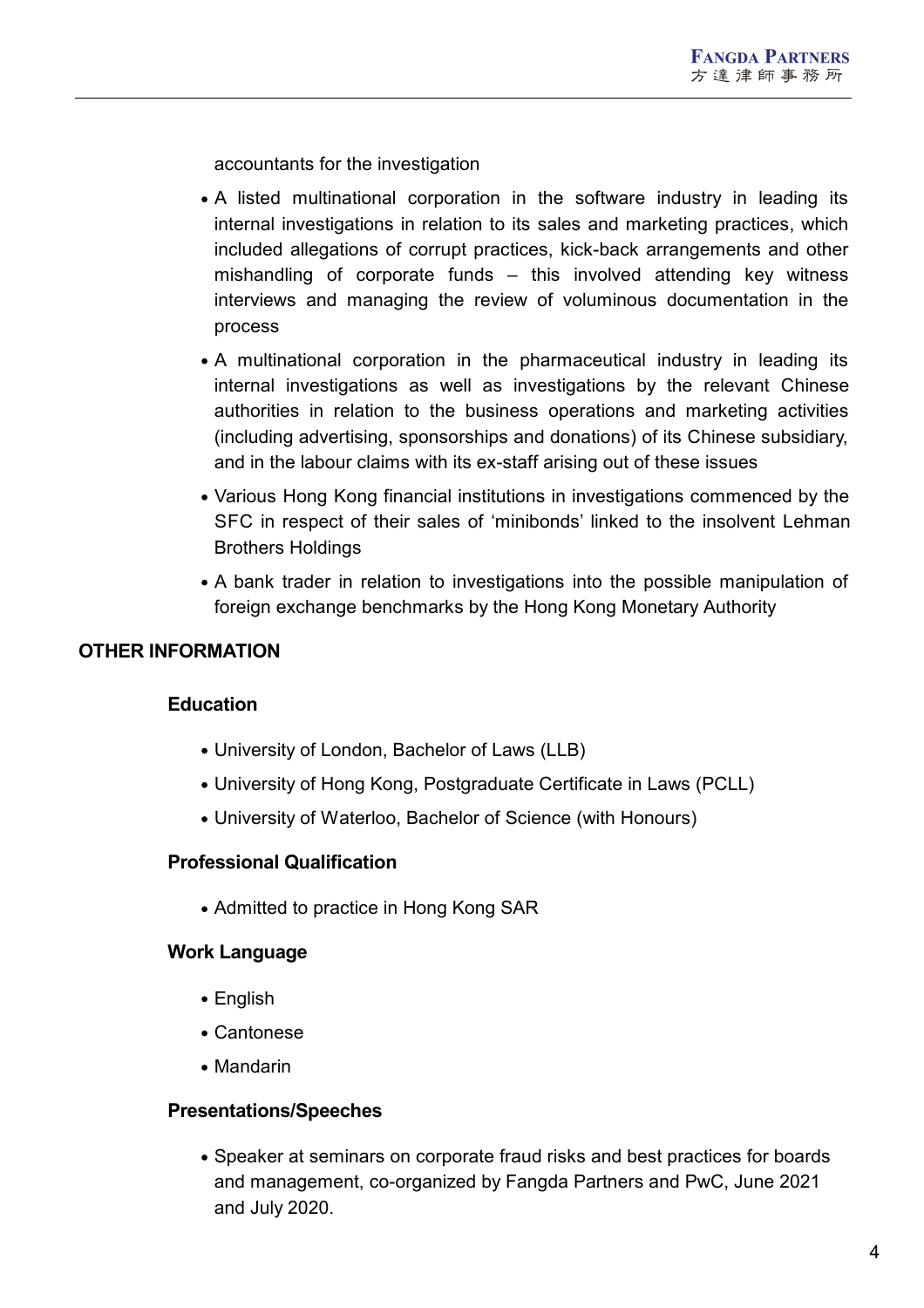- Speaker at a seminar on enforcement of arbitral awards in Hong Kong organized by the International Chamber of Commerce – Hong Kong (ICC- HK), October 2020.
- Speaker at a training programme on legal professional privilege organized by The Law Society of Hong, October 2019
- Speaker on internal investigations in China and on Hong Kong regulatory enforcement investigations trends, at a roadshow on financial crime compliance best practices co-organized by Fangda Partners and Ernst & Young, September 2018
- "Simplifying Compliance Policies: The Solution to Combating Fraud, Bribery and Corruption", speaker at the British Chamber of Commerce in Hong Kong, June 2017
- "Would You Be a Responsible Officer", repeat seminars to clients, SFC licensed individuals and legal professionals, April to June 2015

# **Publications**

- Co-author of the chapter on the Hong Kong law and practice in respect of all aspects of civil litigation in the Chambers Global Practice Guides (2021 edition).
- Contributor of Asian Dispute Review (April 2020 edition) on setting aside jurisdiction findings by tribunals and the ad hoc admission of counsel in Hong Kong
- Co-author of "Hong Kong Regulatory Enforcement Update for Q1 2020", dated April 2020
- Co-author of "Hong Kong Regulatory Developments and Outlook on Enforcement Priorities for 2020", dated January 2020
- Co-author of "A Sign of Things to Come: Securities and Futures Trends Analysis", a 30-page report on the SFC's enforcement activities from 2009 to 2015, dated June 2015

## **Honors and Awards**

• Howard was granted higher rights of audience in 2015, a distinction that permits select highly qualified litigators to appear before all levels of Hong Kong's judicial system.

## **Professional Affiliations**

• Part-time lecturer of the University of Hong Kong PCLL, since 2013.